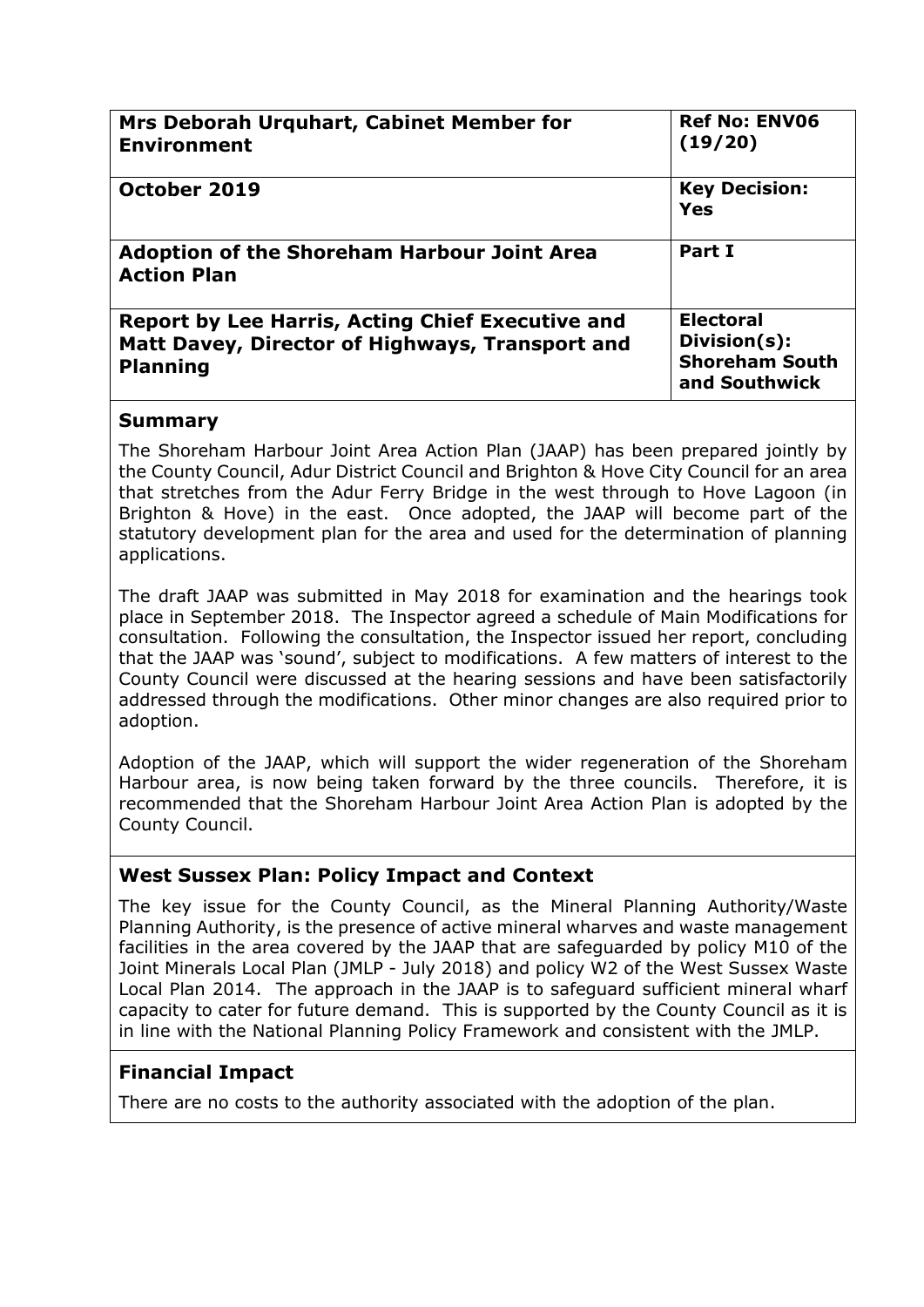## **Recommendation**

That the Cabinet Member for Environment recommends to County Council, on 18 October 2019, that the Shoreham Harbour Joint Area Action Plan, incorporating the main and minor modifications (Appendix B to the report), is adopted.

## **Proposal**

## **1. Background and Context**

- 1.1 The Shoreham Harbour Joint Area Action Plan (JAAP) has been prepared jointly by the County Council, Adur District Council and Brighton & Hove City Council for an area that stretches from the Adur Ferry Bridge in the west through to Hove Lagoon (in Brighton & Hove) in the east.
- 1.2 On 20 October 2017, the County Council approved the publication of the draft JAAP and the subsequent submission of the plan to the Secretary of State. Publication and consultation took place between in November and December 2017 prior to submission of the JAAP in May 2018.
- 1.3 A Government-appointed Planning Inspector conducted the examination of the submitted JAAP to determine whether it was 'sound'. The examination hearings took place in September 2018.
- 1.4 During the hearings, the approach taken by the councils was debated and a number of potential modifications were discussed. Following the hearing sessions, the Inspector indicated that changes needed to be made to the submitted Plan to make it 'sound' and legally compliant. Main Modifications to the plan were proposed in response to representations received at publication stage, and the matters, issues and questions raised by the Inspector during the examination.
- 1.5 Following the hearings, the councils prepared schedules of the proposed modifications and carried out sustainability appraisal of them. In some cases, the Inspector added consequential modifications and recommended their inclusion in the Plan. As part of the examination of the JAAP, the councils undertook public consultation on the Main Modifications in January and February 2019.
- 1.6 After considering all the representations made in response to the consultation, the Inspector issued her report in July 2019 together with a schedule of Main Modifications, which all concern matters that were discussed at the hearings. The Report (attached as Appendix A to this report) has been published for public inspection and is available to view on the County Council's website.
- 1.7 The main recommendations in the Report are as follows:
	- clarification of the approach required for decentralised and renewable energy, with clear and specific guidance, including in relation to the Shoreham Heat Network and its potential impact on sites within the regeneration area;
	- more robust support for identified protected employment areas;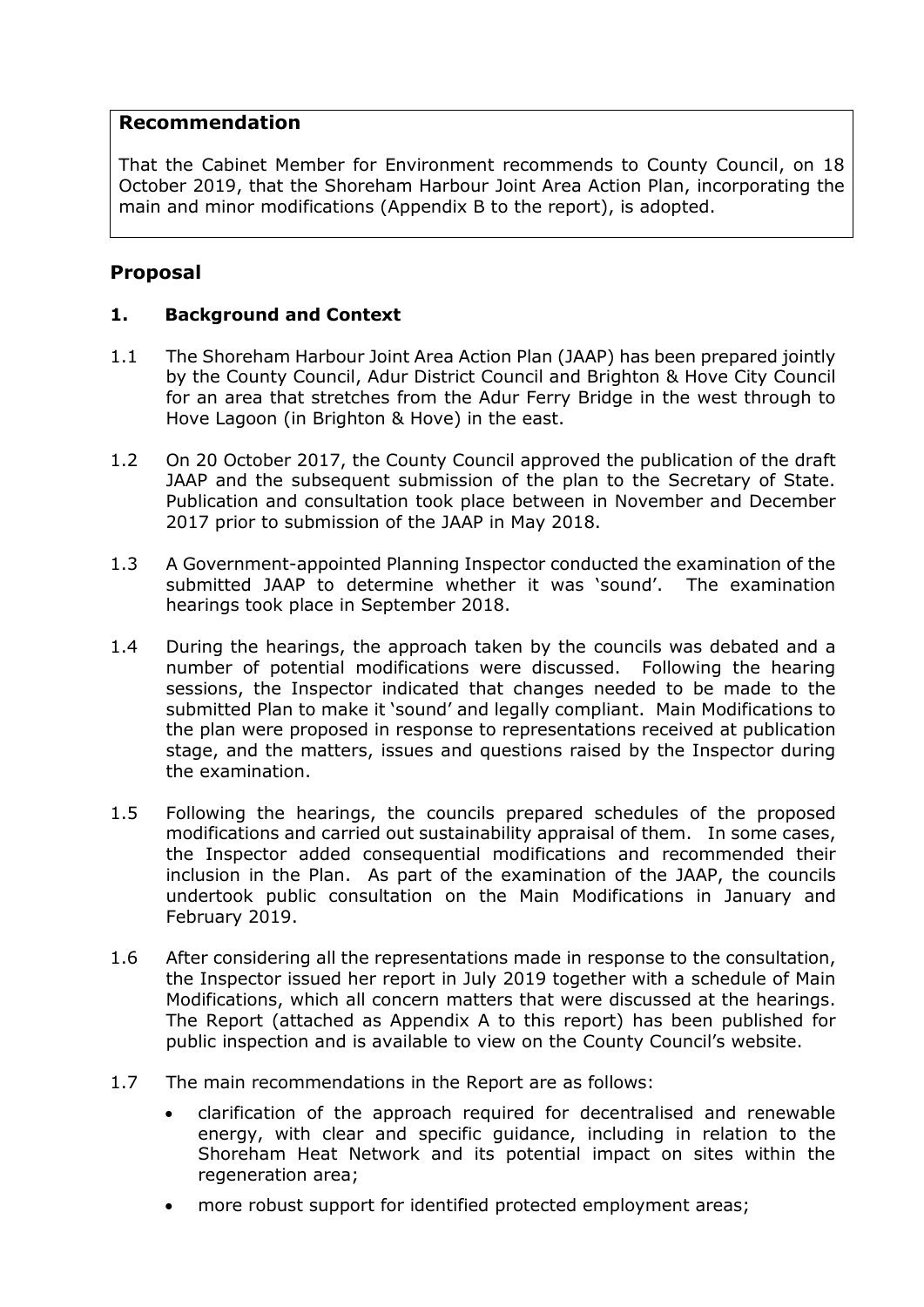- clarity on the required approach to flood risk assessment on non-allocated 'windfall' sites, a requirement to consider the most up-to-date flood risk evidence, and strengthened consequential protection for the environment and sites elsewhere;
- a requirement for the provision of up-to-date ecological information for all development applications, and clear guidance on the need for like-for-like compensatory habitats;
- identification of the need for air quality impact assessments for development proposals;
- clarification of the approach to public open space and green infrastructure, including that provided by the proposed segregated cycle route along the A259 corridor;
- amendments to the requirements for the assessment of the design of development proposals, including the provision of public art, and the impact of proposals on existing living conditions of neighbouring occupiers and those of potential future occupiers;
- identifying the need to consider the navigational safety of vessels in the harbour mouth; and
- the provision of a robust monitoring mechanism to support the delivery of the Plan.
- 1.8 Overall, the Inspector has found the JAAP to be legally compliant and sound, subject to modification. Other minor changes are also required prior to adoption. The JAAP, incorporating the main and minor modifications, is attached as Appendix B to this report.
- 1.9 The councils can now move forward to adoption, when the JAAP will become part of the statutory development plan for the Shoreham Harbour area and used for the determination of planning applications.

#### **2. Issues for consideration**

- 2.1 The key issue for the County Council, as Mineral Planning Authority/Waste Planning Authority, is the presence of active minerals wharves and waste management facilities in the area, which has been carefully considered through the preparation of the draft JAAP and the West Sussex Joint Minerals Local Plan 2018 (JMLP). These sites are safeguarded by Policy M10 of the JMLP and Policy W2 of the West Sussex Waste Local Plan. Paragraph 143 of the National Planning Policy Framework (NPPF) also requires local planning authorities to safeguard existing, planned and potential wharfage for bulk transport of minerals.
- 2.2 The JAAP envisages that the regeneration project will eventually bring forward proposals for alternative land uses on sites currently used for minerals and waste, particularly in the Western Harbour Arm Riverside area where mixed use development is proposed. The approach is to safeguard sufficient mineral wharf capacity at Shoreham to cater for future demand in line with sales over the previous 10 years and release some currently used wharves for redevelopment. This approach is likely to require the relocation of the existing businesses on these sites.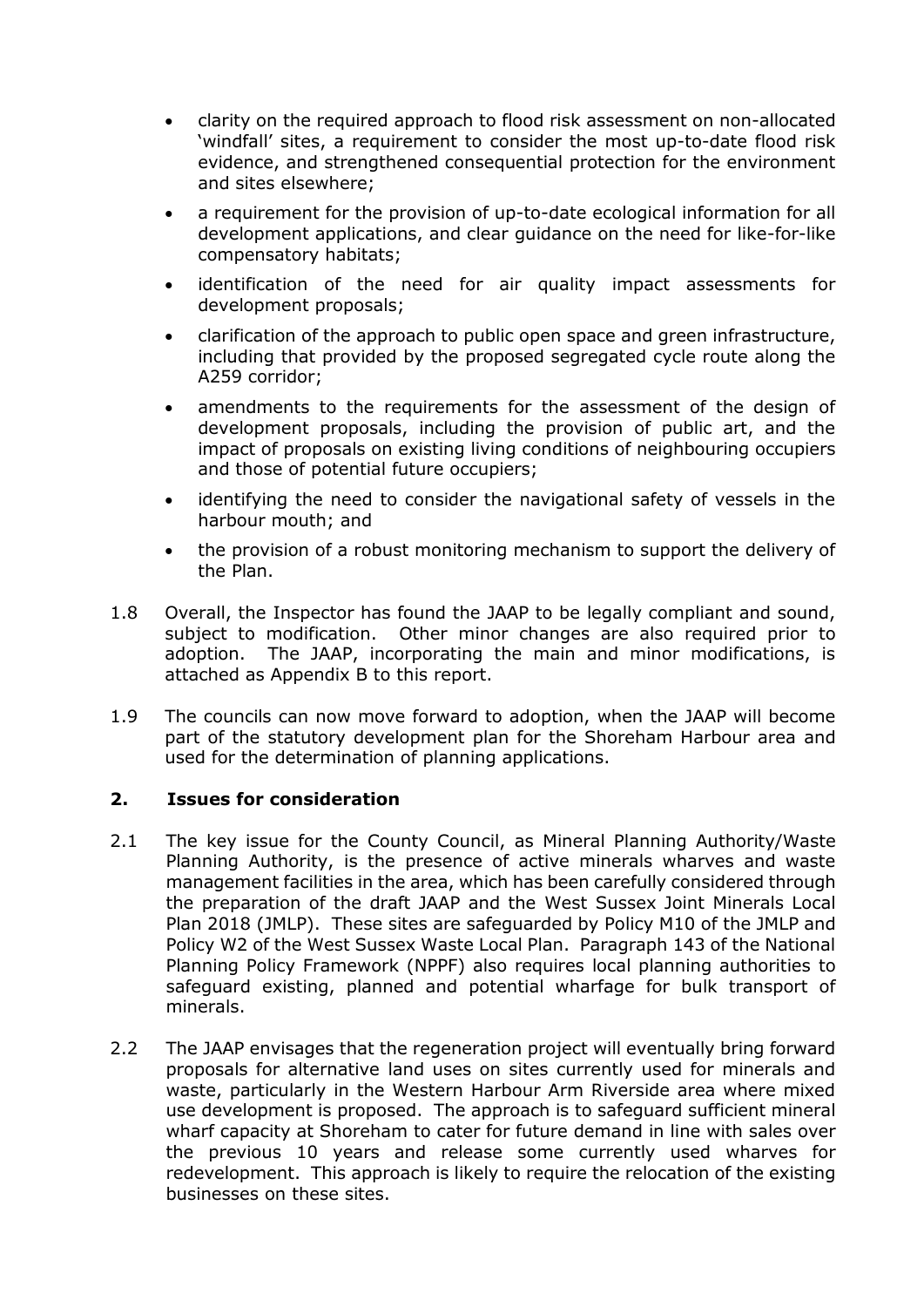- 2.3 The approach in the JAAP has been supported by the County Council as it is in line with the NPPF and consistent with the JMLP. The Inspector has not proposed any modifications to the approach taken in the submitted JAAP to such matters.
- 2.4 With regard to other County Council functions, there are modifications related to flooding and clarification of the approach taken to public open space and green infrastructure (see paragraph 1.7).
- 2.5 Accordingly, it is recommended that the JAAP, as modified, is adopted by the County Council on 18 October 2019, which will be followed by a six week period for legal challenge. Adoption of the Plan will be considered by Brighton and Hove City Council on 24 October 2019 and Adur District Council on 31 October 2019.

## **Factors taken into account**

#### **3. Consultation**

- 3.1 Several stages of consultation have been undertaken during the preparation of the JAAP. Representations made during the consultation period helped the Inspector determine whether the submitted Plan, subject to modifications, was legally compliant and 'sound'.
- 3.2 During the public hearings, modifications were discussed and refined. Participants had the opportunity to comment on the proposed modifications and to suggest alternatives. During the examination, modifications can only be made where the Inspector considers this necessary for the soundness of the plan.
- 3.3 The modifications were developed jointly by the partner councils and in consultation with other interested parties, such as the Environment Agency and Sussex Wildlife Trust.
- 3.4 Consultation on the proposed modifications took place between 11 January 2019 and 22 February 2019, in accordance with the councils' Statements of Community Involvement and the relevant legislation and regulation.

#### **4. Financial (revenue and capital) and Resource Implications**

The cost of preparing and publishing the JAAP will be met by provision within the base budget. The JAAP will have no resource implications on future revenue or capital budgets.

#### **5. The effect of the proposal**

Adoption of the JAAP will support the wider regeneration of the Shoreham Harbour area. It is recommended that the three councils adopt the Shoreham Harbour Joint Area Action Plan and it becomes part of the statutory development plan for the area.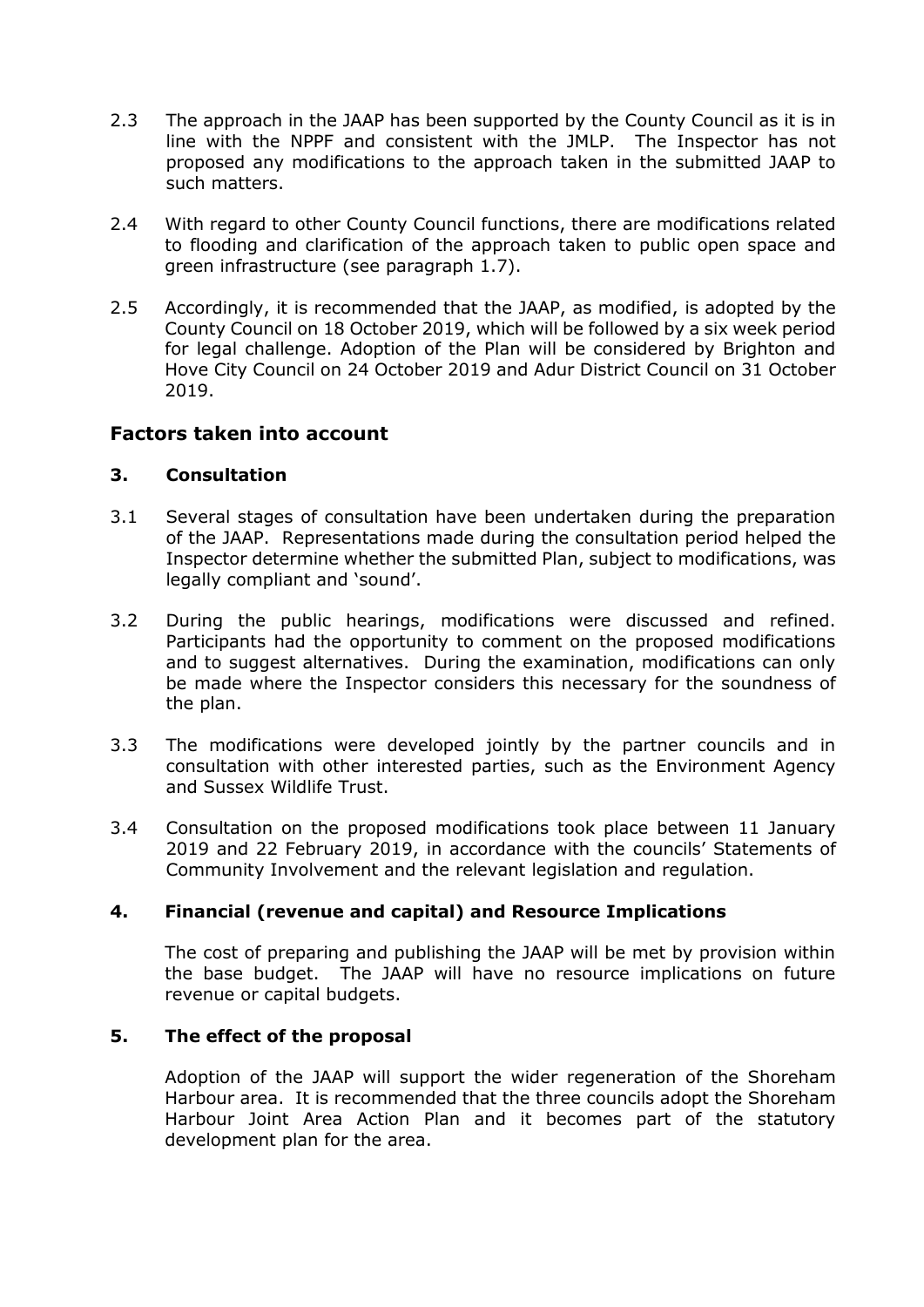#### **6. Future transformation, savings/efficiencies being delivered**

Not applicable.

#### **7. Human Resources, IT and Assets Impact**

None.

#### **8. Legal Implications**

- 8.1 The Shoreham Harbour Joint Area Action Plan was prepared and submitted in accordance with the Planning and Compulsory Purchase Act 2004 and the Town and Country Planning (Local Planning) (England) Regulations 2012.
- 8.2 The Inspector was requested to recommend Main Modifications to make the Plan sound and legally compliant and capable of adoption. The Inspector concluded that with the recommended main modifications set out in the Appendix to her report, the JAAP satisfies the requirements of Section 20(5) of the 2004 Act and meets the criteria for soundness in the National Planning Policy Framework.

#### **9. Risk Implications and Mitigations**

| <b>Risk</b>                 | <b>Mitigating Action</b>                       |
|-----------------------------|------------------------------------------------|
|                             | (in place or planned)                          |
| Absence of a robust         | The JAAP, once adopted, will become part of    |
| planning policy             | the statutory development plan for the area    |
| framework for the           | and used for the determination of planning     |
| Shoreham Harbour area -     | applications.                                  |
| risk to the regeneration    |                                                |
| project, which may fail to  | If not adopted the JAAP will not be a material |
| gather sufficient           | consideration in determination of planning     |
| momentum and may            | applications. Wider policies in other adopted  |
| result in key sites failing | documents such as the Adur Local Plan, Joint   |
| to come forward for         | Minerals Local Plan and West Sussex Waste      |
| redevelopment. This         | Local Plan alongside the NPPF will be used to  |
| would fail to support local | determine applications.                        |
| aspirations for economic    |                                                |
| growth.                     |                                                |

#### **10. Other Options Considered**

Alternative development options for the JAAP plan area have been considered at the various stages of the preparation of the JAAP. The JAAP has been found to be sound and legally compliant subject to the main modifications required by the Inspector. As provided by s23(4) of the Planning and Compulsory Purchase Act 2004 the County Council cannot adopt a Plan that is materially different from that recommended by the Planning Inspector; the County Council cannot choose to accept some of the modifications and not others. The only options available to the County Council at this stage are to either adopt the Plan in its entirety, with all of the Main Modifications required by the Inspector, or to not adopt the Plan at all.